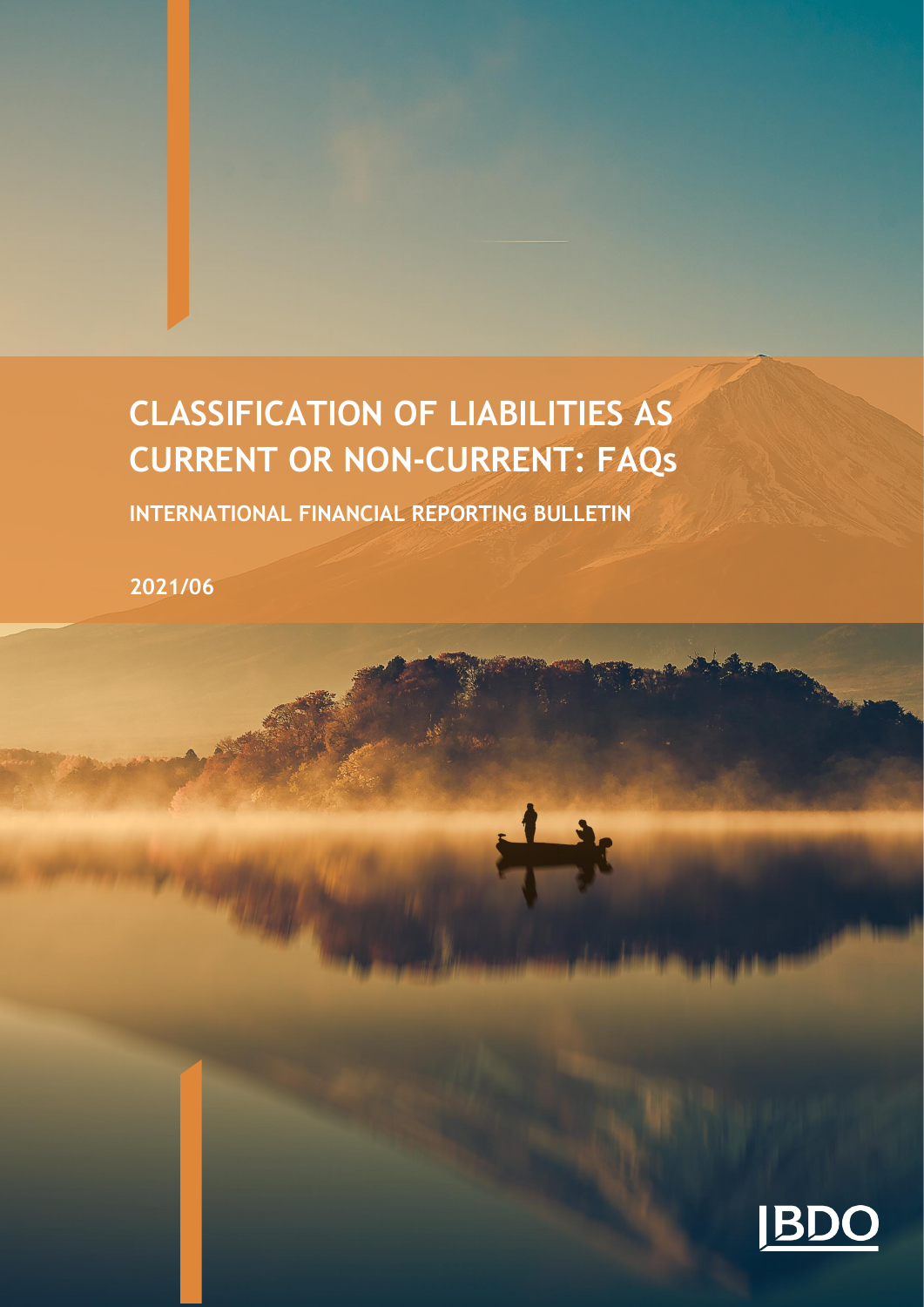## **BACKGROUND**

IAS 1 *Presentation of Financial Statements* requires entities that prepare a classified statement of financial position to present liabilities as either current or non-current.

IAS 1.69 requires a liability to be classified as current if any one of the following four criteria are met:

- *(a) It expects to settle the liability in its normal operating cycle;*
- *(b) It holds the liability primarily for the purpose of trading;*
- *(c) The liability is due to be settled within twelve months after the reporting period; or*
- *(d) It does not have an unconditional right to defer settlement of the liability for at least twelve months after the reporting period (see paragraph 73). Terms of a liability that could, at the option of the counterparty, result in its settlement by the issue of equity instruments do not affect its classification.*

If any of these criteria are met, the liability must be classified as current.

COVID-19 has resulted in significant financial difficulties for many entities, including significant liquidity constraints. These effects have

#### highlighted the importance of classifying liabilities correctly, as doing so provides users with important information about liabilities that will or may require settlement in the next 12 months.

This publication explains the requirements of IAS 1.69 through frequently asked questions (FAQs), which BDO has encountered commonly in practice.

It should be noted that the IASB amended these requirements in January 2020, which will be mandatorily effective for annual reporting periods beginning on or after 1 January 2023. These amendments are detailed in IFRB 2020/01 (available [here\)](https://www.bdo.global/en-gb/microsites/ifrs/resource-library?category=IFRbulletins&tag=all&accounting=all). This publication addresses the current requirements in IAS 1. The conclusions in this publication may change under the revised requirements.

### **SCOPE OF THE CLASSIFICATION REQUIREMENTS**

#### FAQ 1.1: which liabilities do the classification requirements of IAS 1.69 apply to?

The requirements of IAS 1.69 apply to all types of liabilities (e.g. bank borrowings, corporate bonds, lease liabilities, contract liabilities and accounts payable) except for deferred tax liabilities, which are always presented as non-current (IAS 1.56).

The only exception to this requirement is when a presentation based on liquidity provides information that is more reliable and more relevant (i.e. a 'non-classified' statement of financial position – IAS 1.60). Such a presentation is common for financial institutions such as banks and insurance companies. In these cases, a distinction between current and non-current assets and liabilities is not made in the statement of financial position.

#### **ACCOUNTING IMPACT**

The financial effects of COVID-19 may cause entities to breach contractual requirements, such as covenants, in lending agreements. This may result in liabilities, including bank borrowings, being classified as current liabilities in the related statement of financial position.

This classification will affect key gearing ratios and financial metrics used by users of financial statement.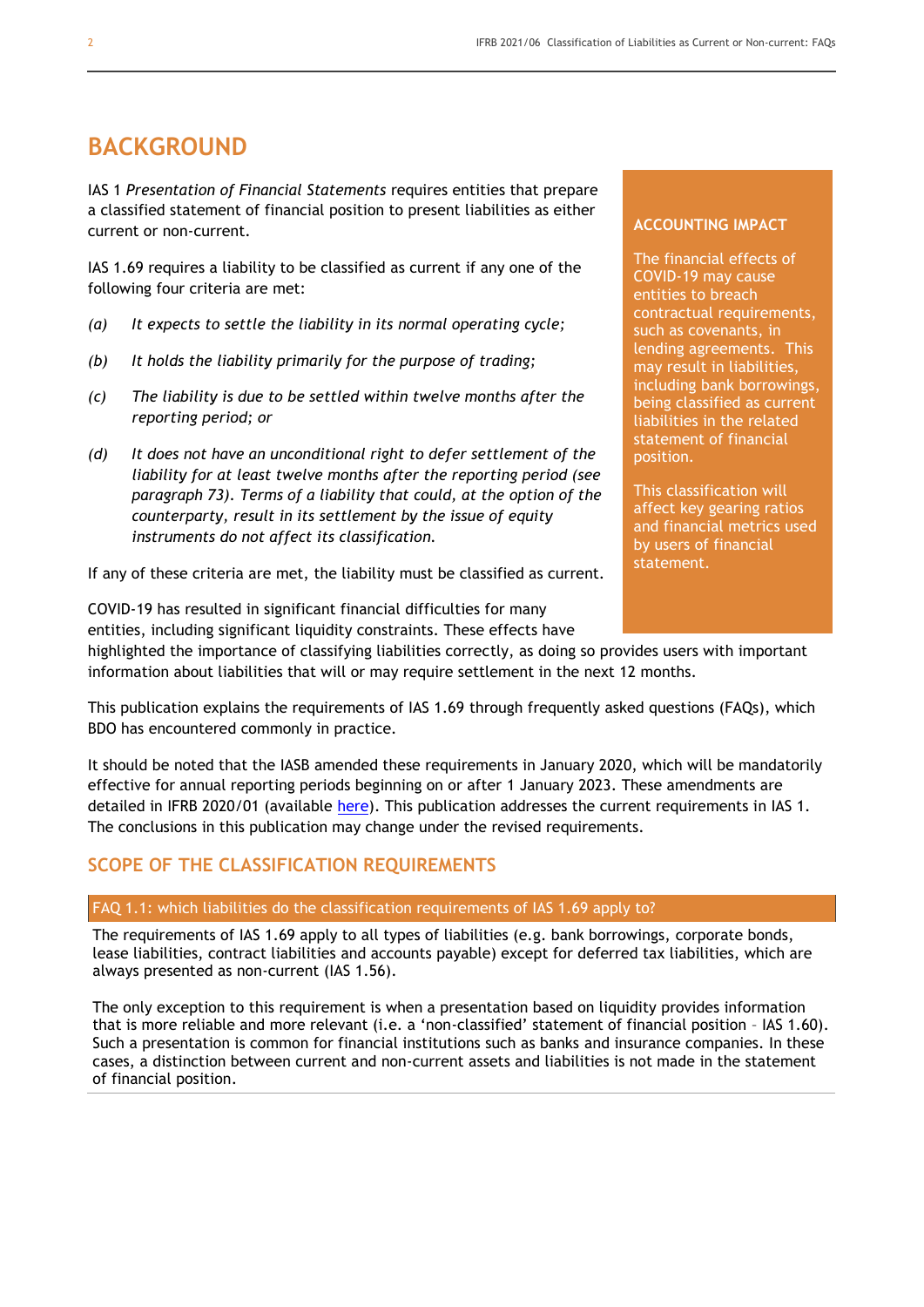### **'SPLIT' PRESENTATION**

#### FAQ 2.1: are liabilities divided into current and non-current portions?

If a portion of a liability does not meet any of the criteria in IAS 1.69, then that portion of the liability is presented as non-current.

For example, many bank loans and lease liabilities are amortising, with regular payments of principal and interest. Those payments that are contractually due within the next 12 months result in IAS 1.69(d) being met as the entity does not have an unconditional right to defer settlement of those portions of the liability for at least 12 months. Therefore, those payments are classified as current.

As long as the remaining portion (or portions) do not meet any of the criteria in IAS 1.69, the payments due more than 12 months after the reporting period are classified as non-current liabilities.

## **EFFECT OF COVENANTS ON CLASSIFICATION – GENERAL MATTERS**

FAQ 3.1: Entity Z has a 31 December 2020 year-end. Entity Z has a term loan with a bank, which requires it to repay the entire capital balance on 31 December 2024. Included in the loan agreement is a covenant requiring Entity Z to maintain a specified financial ratio as at each year-end. If Entity Z does not satisfy the covenant, then the bank has the right to demand that Entity Z repay the loan immediately.

Entity Z has met the specified financial ratio as at 31 December 2020. How does Entity Z classify the capital element of the bank loan in its 31 December 2020 financial statements?

IAS 1.69(d) is not met because Entity Z has an unconditional right to defer settlement of the liability for at least 12 months because it satisfies the covenant in the loan and therefore the bank does not have the right to demand repayment of the loan in the next 12 months. None of the other criteria in IAS 1.69 are met.

The capital amount of the bank loan is classified as a non-current liability.

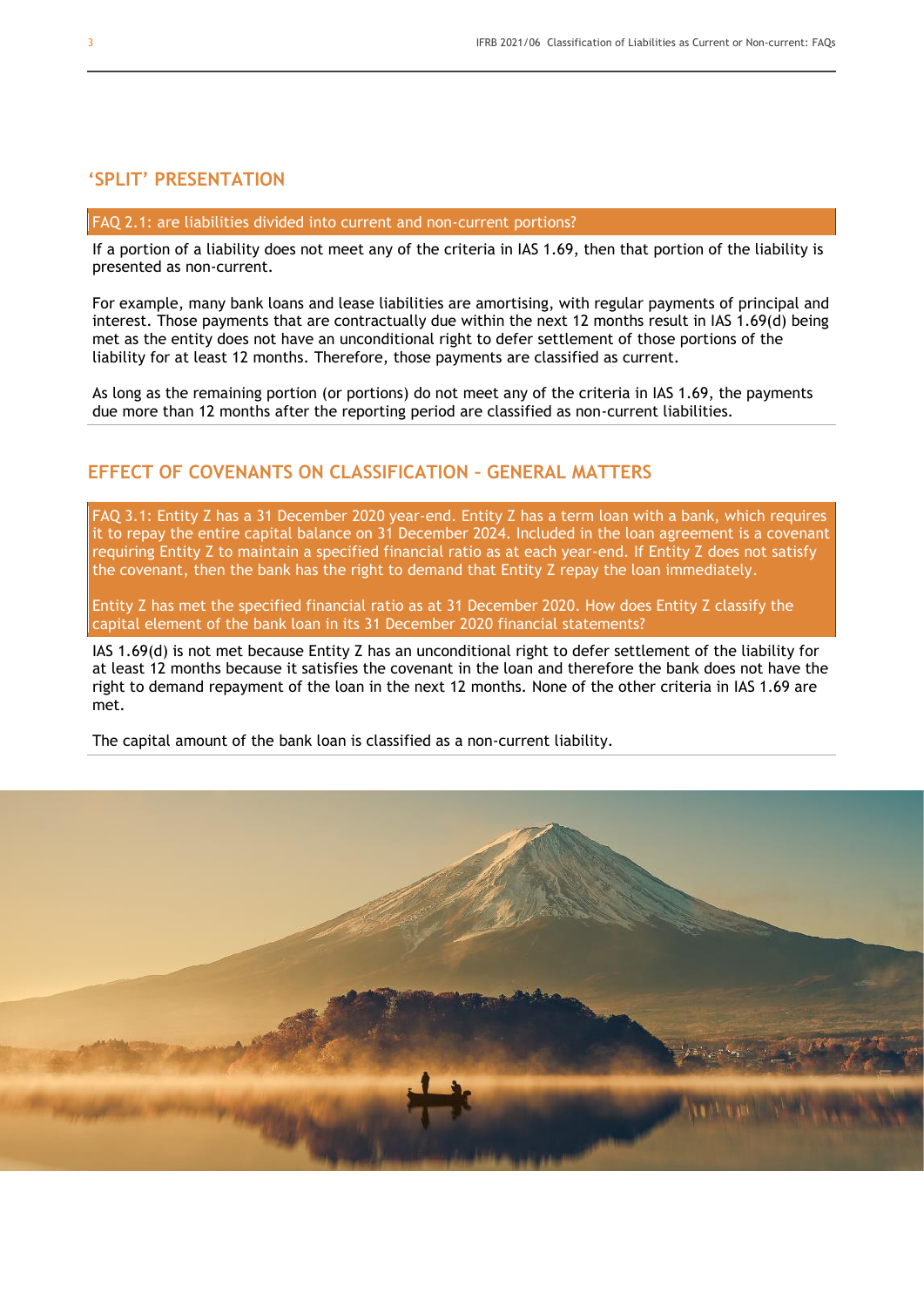FAQ 3.2: Same fact pattern as FAQ 3.1 except Entity Z does not meet the covenant as at 31 December 2020, however, on 15 February 2021, before the financial statements are authorised for issue by the Board of Directors, Entity Z receives a waiver of the covenant violation from its bank. Therefore, the bank has stated that it will not demand repayment of the loan in 2021.

How does Entity Z classify the bank loan in its 31 December 2020 financial statements?

IAS 1.69(d) is met because Entity Z does not have an unconditional right to defer settlement of the liability for at least 12 months as at its reporting date of 31 December 2020. IAS 1.74 requires that:

*When an entity breaches a provision of a long-term loan arrangement on or before the end of the reporting period with the effect that the liability becomes payable on demand, it classifies the liability as current, even if the lender agreed, after the reporting period and before the authorisation of the financial statements for issue, not to demand payment as a consequence of the breach. An entity classifies the liability as current because, at the end of the reporting period, it does not have an unconditional right to defer its settlement for at least twelve months after that date.*

The bank granting the waiver is a non-adjusting event after the reporting period. It does not affect the classification of the bank loan as at 31 December 2020. This requirement differs from certain other financial reporting frameworks (e.g. US GAAP), where receipt of a waiver of a covenant violation after period end may affect the classification of the liability as at the reporting date.

Entity Z may be required to disclose the waiver as a non-adjusting event after the reporting period in accordance with IAS 10.21.

FAQ 3.3: Same fact pattern as FAQ 3.1 except Entity Z is concerned that it will not meet its financial covenant as at 31 December 2020, so it discusses the matter with its bank in November 2020. On 15 December 2020, the bank agrees to waive the covenant as at 31 December 2020, meaning Entity Z does not need to comply with the covenant as at 31 December 2020. Entity Z needs to comply with the covenant as at future reporting dates (in this fact pattern, the next covenant test will be on 31 December 2021).

How does Entity Z classify the bank loan in its 31 December 2020 financial statements?

IAS 1.69(d) is not met because, as at its reporting date, Entity Z has an unconditional right to defer settlement of the liability for at least 12 months. The waiver was received prior to the period end, meaning that it is taken into account in assessing whether any of the criteria in IAS 1.69 were met. IAS 1.75 requires (continuing on from IAS 1.74, see FAQ 3.2):

*However, an entity classifies the liability as non-current if the lender agreed by the end of the reporting period to provide a period of grace ending at least twelve months after the reporting period, within which the entity can rectify the breach and during which the lender cannot demand immediate repayment.*

The capital amount of the bank loan is therefore classified as a non-current liability.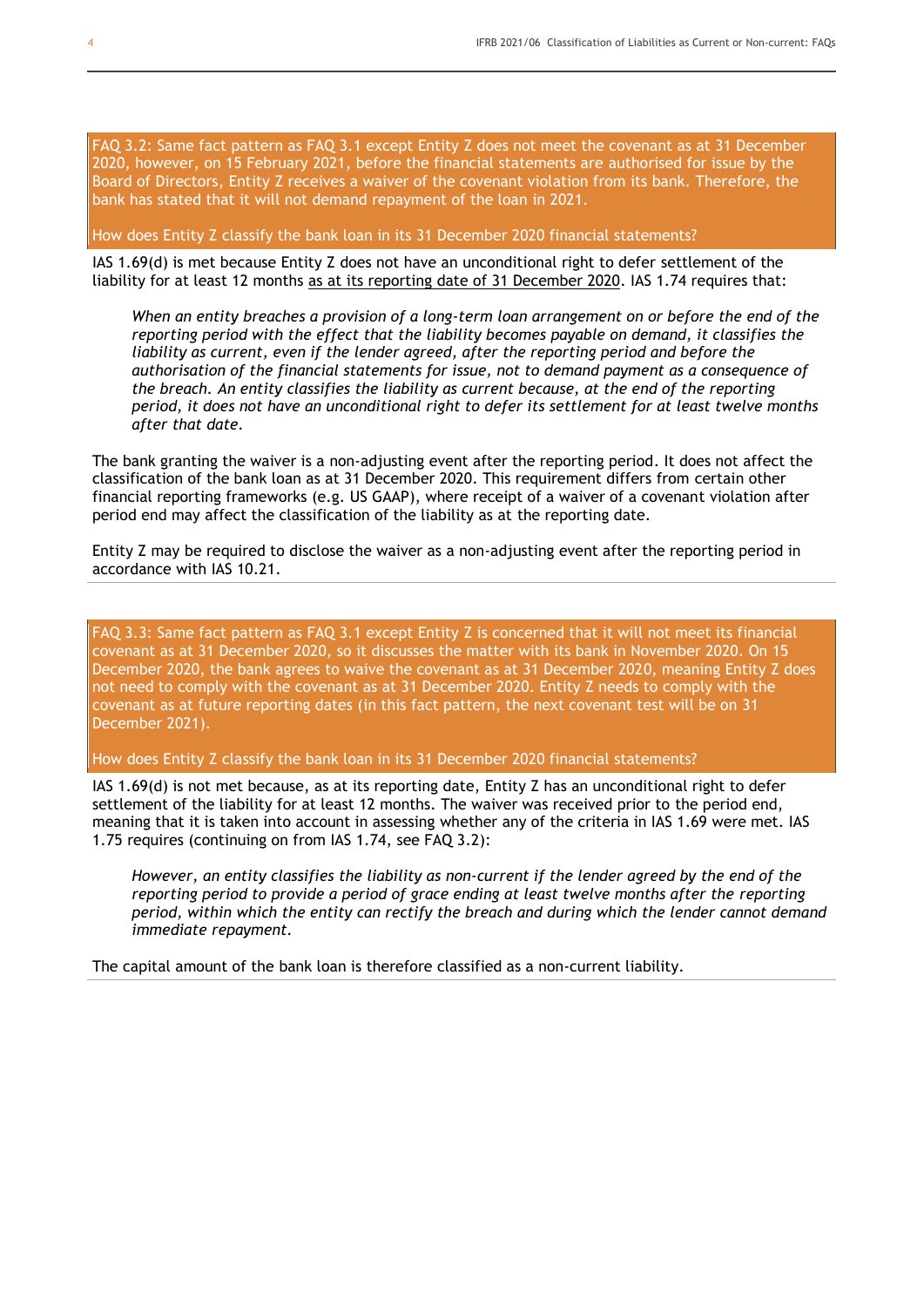FAQ 3.4: Same fact pattern as FAQ 3.1 except the banking agreement states that the covenants will be tested based on the audited financial statements once they are approved and released. Entity Z expects to issue its audited financial statements for the period ended 31 December 2020 by 1 March 2021. Entity Z violates its financial covenant as at 31 December 2020 based on its audited financial statements.

Since the audited financial statements were not available as at 31 December 2020, is the breach of covenant a non-adjusting event after the reporting period, meaning that it does not affect the classification of the loan as current or non-current?

No. The loan is required to be classified as current regardless of the fact that the audited financial statements were not yet available, as the conditions that led to the breach already existed at the reporting date. The audited financial statements provide evidence of that breach.

### **EFFECT OF COVENANTS ON CLASSIFICATION – QUARTERLY TESTING**

FAQ 3.5: Entity Y has a 31 December 2020 year-end. Entity Y has a term loan from a bank, which requires it to repay the entire capital balance on 31 December 2024. Included in the loan agreement is a covenant requiring Entity Y to maintain a specified financial ratio as at each quarter end (e.g. March, June, September and December). If Entity Y does not satisfy the covenant at any of these dates, then the bank has the right to demand that Entity Y repay the loan immediately.

Entity Y has met the specified financial ratio as at 31 December 2020. How does Entity Y classify the bank loan in its 31 December 2020 financial statements?

The criterion in IAS 1.69(d) is not met because Entity Z has an unconditional right to defer settlement of the liability for at least 12 months because it satisfies the covenant in the loan at its reporting date. Therefore, as at that date, the bank does not have the right to demand repayment of the loan in the next 12 months.

The fact that compliance with the covenant will be tested again in less than 12 months (e.g. 31 March 2021) does not change the fact that, as at its reporting date, Entity Y complies with the covenant. The subsequent covenant tests are based on the financial ratios at those future dates, which do not affect conditions as at 31 December 2020.

The bank loan is classified as a non-current liability.

FAQ 3.6: Same fact pattern as FAQ 3.5, except it is currently 5 April 2021 and the 31 December 2020 financial statements have not been completed. Entity Y met its loan covenant as at 31 December 2020, but Entity Y has violated its covenant as at 31 March 2021.

How does Entity Y classify the bank loan in its 31 December 2020 financial statements?

The criterion in IAS 1.69(d) is not met because Entity Z has an unconditional right to defer settlement of the liability for at least 12 months because it satisfies the covenant in the loan at its reporting date. Therefore the bank does not have the right to demand repayment of the loan in the next 12 months.

The fact that compliance with the covenant will be tested again in less than 12 months (e.g. 31 March 2021) does not change the fact that, as at its reporting date, Entity Y complies with the covenant. The subsequent breach of covenant as at 31 March 2021 does not affect conditions as at 31 December 2020.

The bank loan is classified as a non-current liability. Failure to comply with the covenant as at 31 March 2021 should be disclosed as a non-adjusting subsequent event in the 31 December 2020 financial statements (IAS 10.21).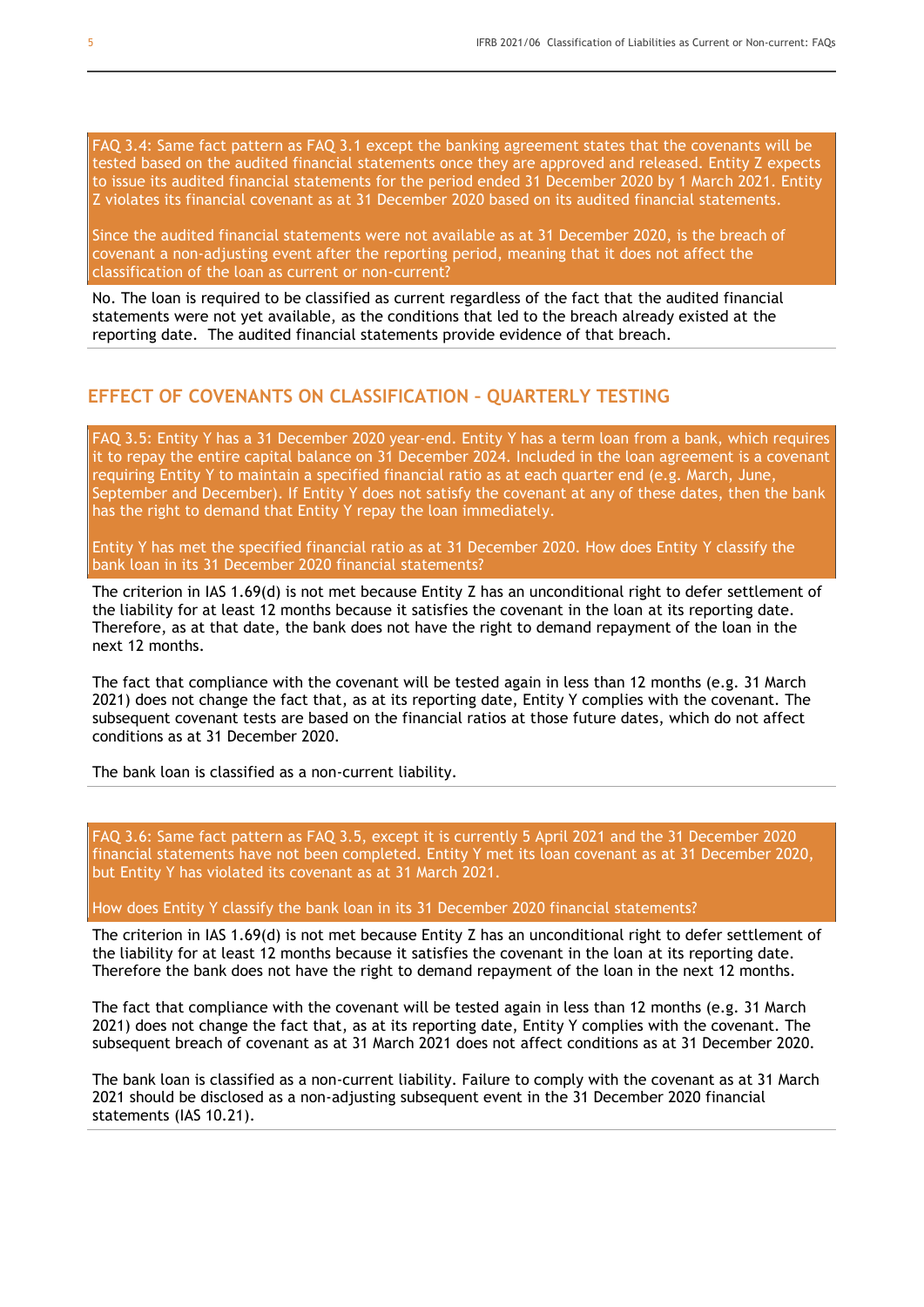## **ROLLOVERS AND MODIFICATIONS TO EXISTING LOANS**

FAQ 4.1: Entity M has a loan that is due for repayment within 12 months of the reporting period end. The terms of the loan grant Entity M the option to roll over the loan for another 12 months, with the rollover being conditional on Entity M passing a financial test.

#### How is the loan classified as at Entity M's period end if the rollover has not taken place?

The classification depends on the precise facts and circumstances. IAS 1.73 states that if an entity expects, and has the discretion, to refinance or roll over an obligation for at least 12 months after the reporting period under an existing loan facility, then it is classified as non-current. An entity must assess whether it has the 'discretion' to do so. For example, discretion in respect of a financial ratio test would include consideration of whether the entity expects to pass that test. This would include circumstances in which an entity would not currently pass the test, but could take action to enable it to do so by the time the test is required to be carried out.

Consequently, the loan is classified as non-current if the rollover conditions are perfunctory and/or are within Entity M's control (e.g. not to sell a subsidiary or to enter into other loan agreements) and management expects to exercise the option to roll over the loan.

The loan is classified as current if management does not intend to roll over the loan. The loan will also be classified as current if the rollover condition(s) have been breached and management can do nothing to rectify the position (e.g. a covenant which requires that a particular subsidiary is not sold, and the subsidiary has already been sold by the financial period end).

FAQ 4.2: Entity N will be required to repay a bank loan within 12 months of period end. Before period end, Entity N enters into an agreement with a new bank where the new bank will 'roll' the old loan into a new loan, which will not be repayable for another 5 years.

How is the loan classified as at period end?

The loan is classified as a current liability. Entity N has an obligation to settle the amount due under its existing loan with the original bank within the next 12 months, regardless of the fact that it entered into an agreement with another bank which ensures that it will have the necessary funds to repay the original loan.

If Entity N had entered into an agreement before period end to roll the loan into a new loan with the original bank, then FAQ 4.1 would apply, and the loan would be classified as current or non-current depending on whether Entity N has the intention and discretion to roll over the existing loan.

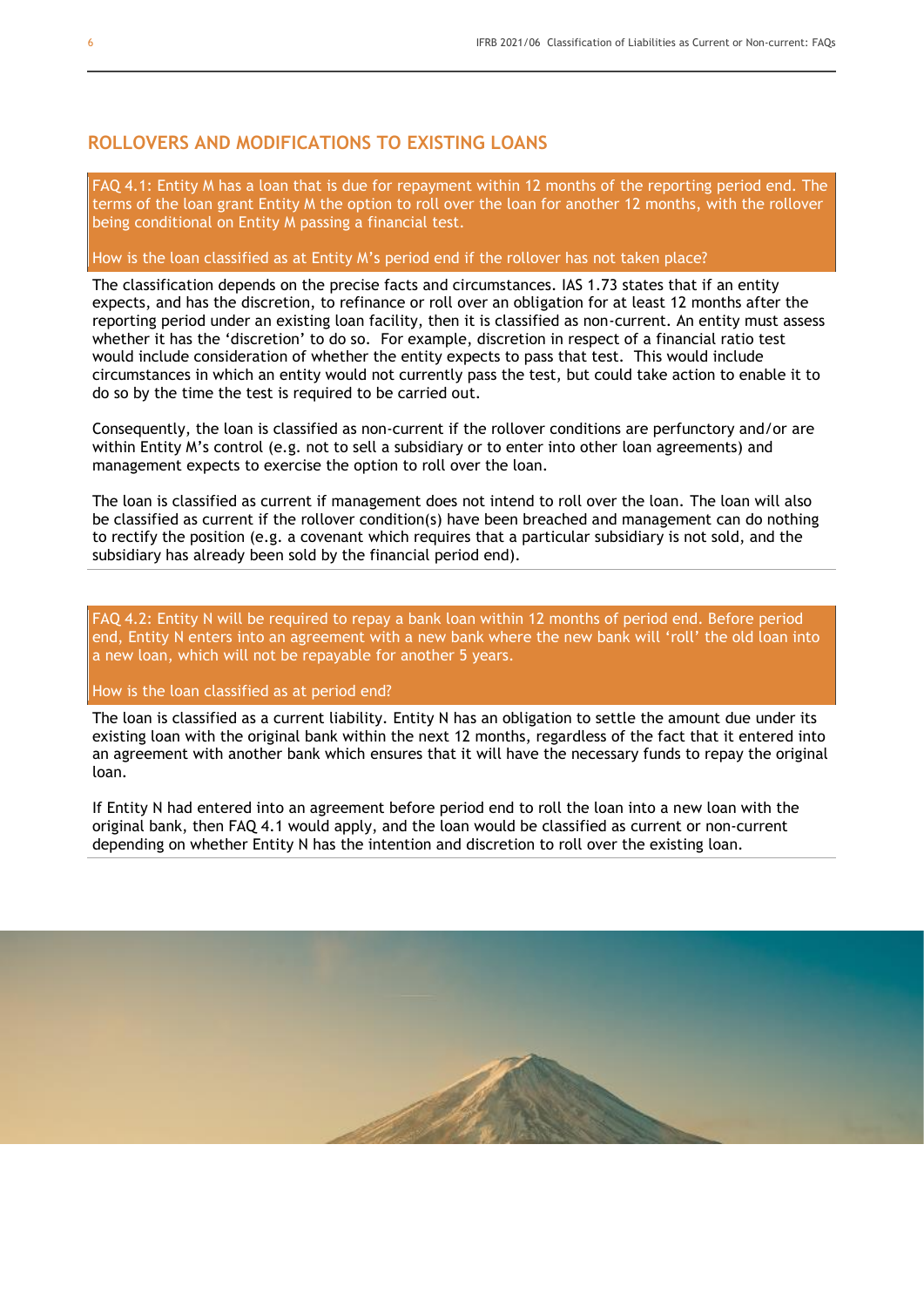## **CLASSIFICATION OF CONTRACT LIABILITIES**

FAQ 5.1: Entity X sells clothing and, with each purchase, customers may earn loyalty points which can be accumulated and redeemed in future for free or discounted merchandise. Each point entitles the customer to a CU 0.10 discount on a future purchase, which may be redeemed at any time by the customer. When a sale is made, Entity X allocates a portion of the transaction price to each of the points, and recognises them as a contract liability as required by IFRS 15.

Entity X has historical data which provides strong support that only 50-55% of the points earned in a given calendar year will be redeemed during the following calendar year. This is because many customers prefer to accumulate their points for a larger purchase.

How does Entity X classify its contract liability relating to the points?

All points are classified as current liabilities because Entity X does not have an unconditional right to defer settlement of the related contract liability for at least 12 months.

Technically, every customer could decide to redeem all of their points within the next 12 months. It is not relevant that Entity X has strong historical evidence that this will not take place, as IAS 1.69(d) is based on the contractual rights and obligations of Entity X and its customers.

## **CLASSIFICATION OF TRADE PAYABLE**

FAQ 6.1: is a trade payable due to be paid more than 12 months after the reporting period classified as a current or non-current liability?

IAS 1.70 states that some liabilities, including trade payables and some accruals for employee and other operating costs, are part of the working capital used in the entity's normal operating cycle. Therefore, such liabilities are classified as current even if they are due to be settled more than 12 months after the reporting period. This is because the criterion in IAS 1.69(a) is met as the entity 'expects to settle the liability in its normal operating cycle'. If an entity's normal operating cycle is not clearly identifiable, IAS 1.70 requires an entity to assume that is 12 months.

## **CLASSIFICATION OF CONVERTIBLE NOTES**

FAQ 7.1: Entity A issues a CU1,000 convertible note in return for the same amount of cash consideration. The note has a maturity of three years from its date of issue. The note pays a 10% annual coupon in arrears, and, on maturity, the holder has an option either to receive a cash repayment of CU1,000 or 10,000 of the issuer's shares (i.e. the conversion feature is a European-style option exercisable only upon maturity). The market interest rate for a note without a conversion feature would have been 12% at the date of issue.

Entity A accounts for the convertible note in accordance with IAS 32 as a compound financial instrument. Entity A recognises a financial liability at the present value of the cash flows using a 12% discount rate, with conversion feature being classified as an equity instrument as it is a derivative that satisfies IAS 32's 'fixed for fixed' test.

How is the liability component classified at the date on which the convertible note is issued?

The liability component is classified as non-current as Entity A has the unconditional right to defer settlement of the liability for three years.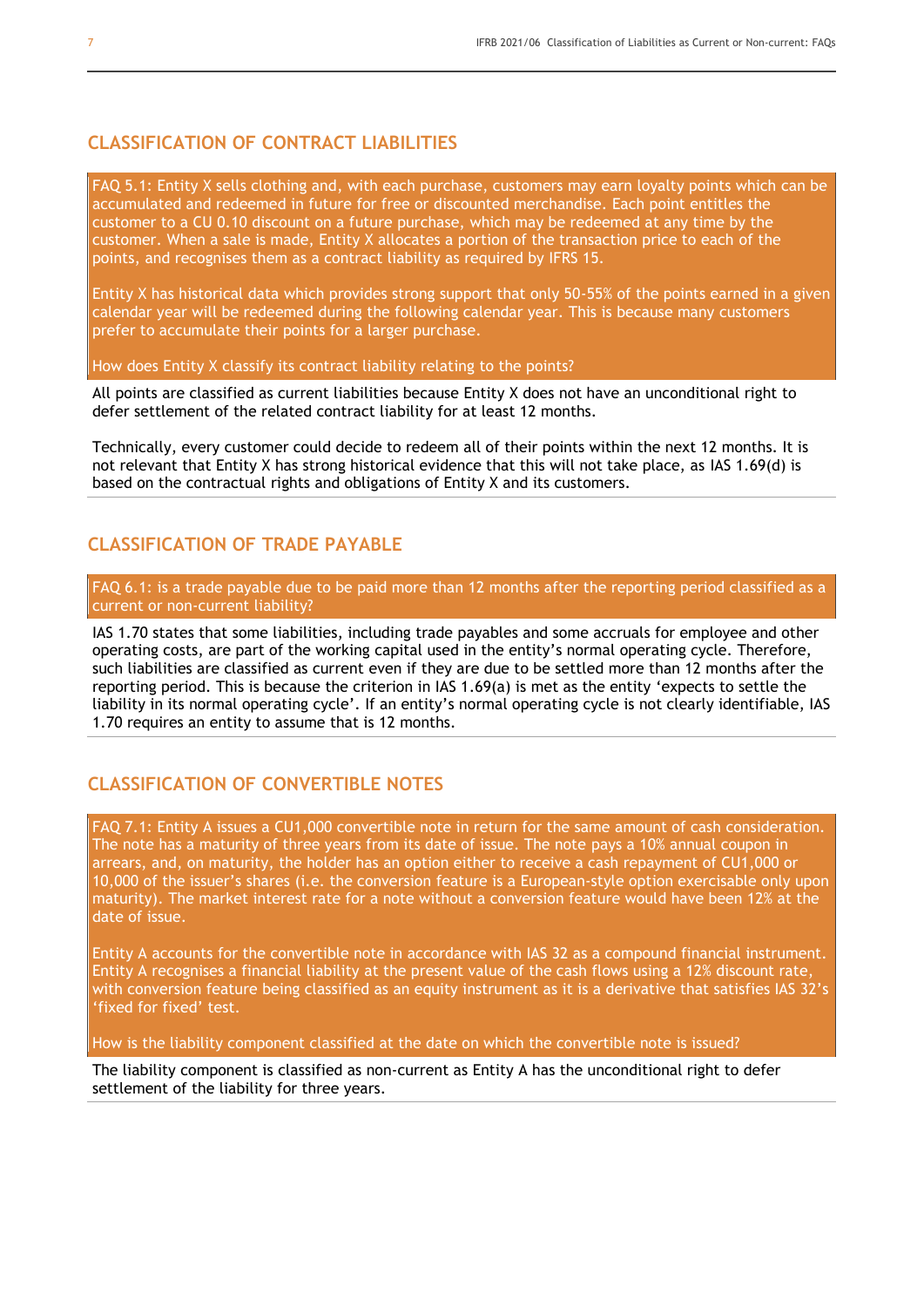FAQ 7.2: Same fact pattern as FAQ 7.1, except the conversion feature may be exercised at any time by the holder (i.e. the conversion feature is an American-style option exercisable at any time). Any accrued interest prior to the conversion feature being exercised must be paid by Entity A.

Entity A accounts for the convertible note in the same way as in FAQ 7.1. This is because the conversion feature still satisfies the 'fixed for fixed' test as it results in a fixed amount of cash (the outstanding principal amount of the loan) being converted into a fixed number of shares.

#### How is the liability component classified?

The liability component is classified as non-current. The holder of the convertible note has the option to settle the liability at any time by exercising the conversion feature, however, IAS 1.69(d) states *'terms of a liability that could, at the option of the counterparty, result in its settlement by the issue of equity instruments do not affect its classification.'*

Therefore, while the conversion feature may result in the liability being settled at any time in the next three years, it does not result in current classification because it will only result in the liability being settled by the issue of equity instruments. The effect of the conversion feature on the classification of the liability is ignored.

FAQ 7.3: Same fact pattern as FAQ 7.2, except that the coupon 'rolls up' and is added to the amount repayable on maturity of the loan. However, at any point, the carrying amount of the liability (i.e. unpaid principal and interest) will convert into 10,000 of Entity A's shares.

Entity A classifies the convertible note as a hybrid financial instrument. The convertible note contains both a financial liability relating to the obligation to pay cash (i.e. principal and interest) and a derivative financial instrument relating to the conversion feature. The conversion feature is not classified as equity because it fails the 'fixed for fixed' test. This is because exercising the conversion feature will result in a variable amount of cash (unpaid principal plus accrued interest, which will vary over the term of the note) being converted into a fixed number of shares. The conversion feature introduces the possibility that the loan may be settled by the exchange of a variable amount of an obligation to pay cash for a fixed number of shares, which is not an equity instrument.

#### How are the liabilities classified?

Under the current requirements of IAS 1, practice has differed in how the conversion feature affects the classification of the two financial liability components of this hybrid financial instrument.

One approach is to classify both portions as non-current liabilities. This is because IAS 1.69(d) states (*emphasis added*) *'terms of a liability that could, at the option of the counterparty, result in its settlement by the issue of equity instruments do not affect its classification.'* Some have interpreted this to mean that, because the shares that would be issued upon the holder exercising the conversion feature are equity instruments, this settlement feature does not affect the classification of the convertible note. Therefore, both financial liabilities are classified as non-current.

Another approach is to consider that because the conversion feature is classified as a financial liability as a result of failing the 'fixed for fixed' test in IAS 32, both components of the convertible note should be classified as current liabilities.

Diversity exists in practice under current IAS 1 requirements. It should be noted that the amendments to IAS 1, which are effective for annual reporting periods beginning on or after 1 January 2023 clarify this requirement. Please see IFRB 2020/01 (available [here\)](https://www.bdo.global/en-gb/microsites/ifrs/resource-library?category=IFRbulletins&tag=all&accounting=all) for further information.